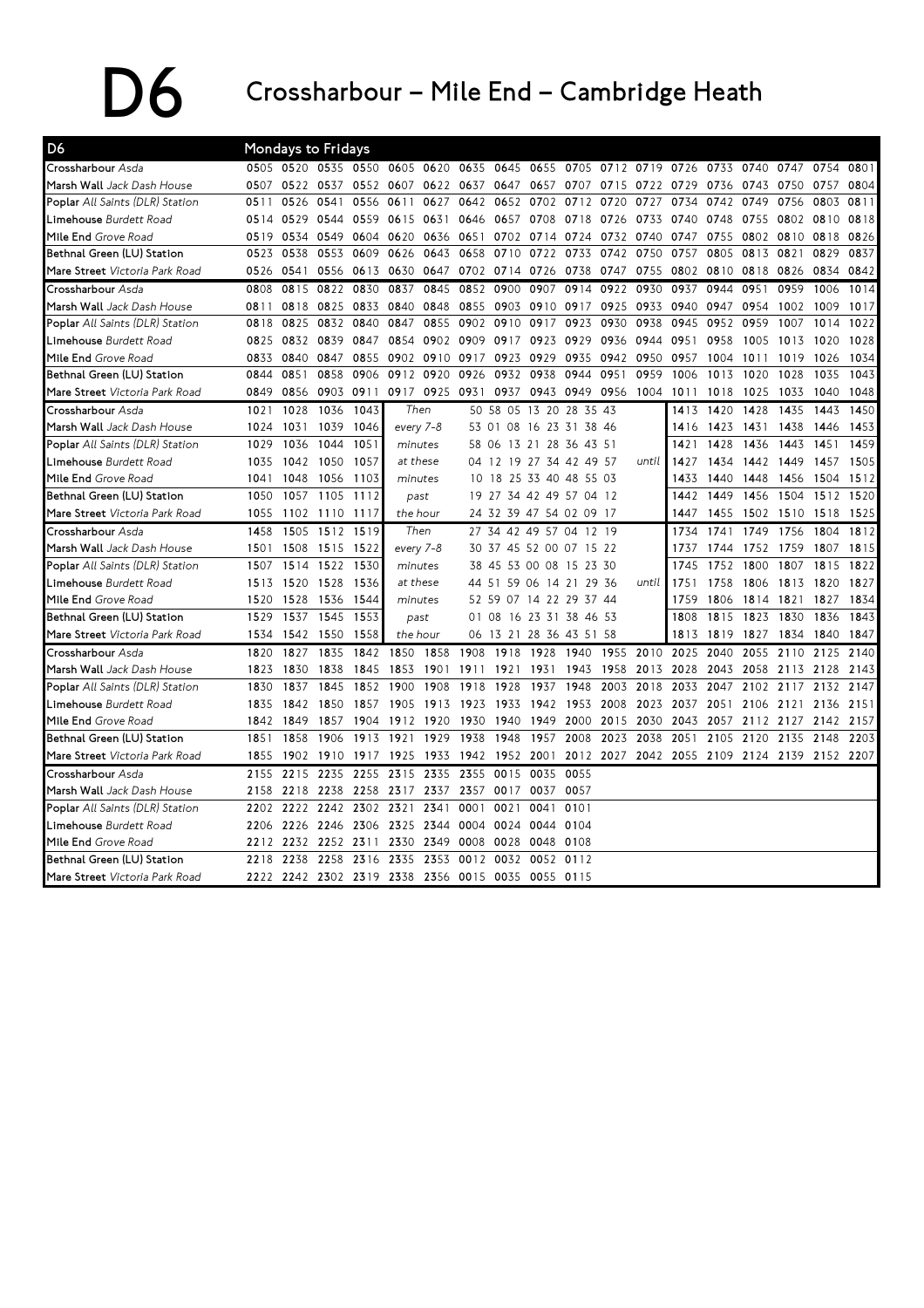| D6                                     |      | Saturdays (also Good Friday) |                |                |      |                                                                                           |           |          |                |           |           |                                    |                |      |                     |                               |           |           |
|----------------------------------------|------|------------------------------|----------------|----------------|------|-------------------------------------------------------------------------------------------|-----------|----------|----------------|-----------|-----------|------------------------------------|----------------|------|---------------------|-------------------------------|-----------|-----------|
| Crossharbour Asda                      |      |                              |                |                |      | 0505 0525 0545 0605 0625 0645 0700 0715 0730 0745 0800 0810 0820 0830 0840 0850 0900 0907 |           |          |                |           |           |                                    |                |      |                     |                               |           |           |
| <b>Marsh Wall</b> Jack Dash House      | 0507 |                              | 0527 0547 0607 |                |      | 0627 0647 0702 0717 0732 0747 0802 0812 0822 0832 0842 0852 0902                          |           |          |                |           |           |                                    |                |      |                     |                               |           | 0909      |
| <b>Poplar</b> All Saints (DLR) Station | 0511 | 0531                         |                | 0551 0611      | 0631 | 0651                                                                                      | 0706      | 0721     | 0736           | 0751      | 0807      | 0817                               | 0827           | 0837 | 0847                | 0857                          | 0907      | 0915      |
| <b>Limehouse</b> Burdett Road          | 0514 | 0534                         | 0554 0614 0635 |                |      | 0655 0710                                                                                 |           | 0725     | 0740           |           | 0755 0811 | 0821                               | 0831           |      | 0842 0852 0902      |                               | 0912      | 0920      |
| Mile End Grove Road                    | 0518 | 0538                         |                | 0558 0618      |      | 0640 0700 0715                                                                            |           | 0730     |                | 0745 0800 |           | 0816 0826 0836                     |                | 0847 | 0857                | 0908                          | 0918      | 0926      |
| Bethnal Green (LU) Station             | 0522 | 0542                         |                | 0602 0623      | 0645 | 0705 0721                                                                                 |           |          | 0736 0752 0808 |           | 0824      | 0834                               | 0844           | 0855 | 0905                | 0916                          | 0926      | 0934      |
| <b>Mare Street</b> Victoria Park Road  | 0525 |                              |                |                |      | 0545 0605 0626 0648 0708 0724                                                             |           |          | 0739 0755 0811 |           | 0827      |                                    | 0837 0847      | 0858 | 0909                | 0920                          | 0930      | 0938      |
| Crossharbour Asda                      | 0915 | 0922 0930                    |                | 0937           | 0945 | 0952 1000                                                                                 |           |          | Then           |           |           | 07 15 22 30 37 45 52 00            |                |      |                     | 1145                          | 1152 1200 |           |
| Marsh Wall Jack Dash House             | 0917 | 0924                         |                | 0932 0939      | 0947 | 0954 1003                                                                                 |           |          | every 7-8      |           |           | 10 18 25 33 40 48 55 03            |                |      |                     | 1148                          | 1155      | 1203      |
| <b>Poplar</b> All Saints (DLR) Station | 0923 | 0930                         |                | 0938 0945      | 0953 | 1000                                                                                      | 1008      |          | minutes        |           |           | 15 23 30 38 45 53 00 08            |                |      |                     | 1153                          | 1200      | 1208      |
| Limehouse Burdett Road                 | 0928 | 0935                         |                | 0943 0950      | 0958 | 1005                                                                                      | 1013      |          | at these       |           |           | 20 28 35 43 50 58 05 13            |                |      | until               | 1158                          | 1205      | 1213      |
| Mile End Grove Road                    | 0934 | 0941                         | 0949           | 0956           |      | 1004 1012 1020                                                                            |           |          | minutes        |           |           | 27 35 42 50 57 05 12 20            |                |      |                     | 1205                          | 1213 1221 |           |
| Bethnal Green (LU) Station             | 0942 | 0949                         | 0957           | 1004           | 1012 | 1020                                                                                      | 1028      |          | past           |           |           | 35 43 50 58 05 13 20 28            |                |      |                     | 1213                          | 1221      | 1229      |
| <b>Mare Street</b> Victoria Park Road  |      | 0946 0953 1001 1009          |                |                |      | 1017 1025 1033                                                                            |           | the hour |                |           |           | 40 48 55 03 10 18 25 33            |                |      |                     | 1218                          | 1226      | 1234      |
| Crossharbour Asda                      | 1207 | Then                         |                |                |      | 15 22 30 37 45 52 00 07                                                                   |           |          |                | 1707      |           | 1715 1722 1730 1737                |                |      |                     | 1745 1752                     | 1800      | 1807      |
| <b>Marsh Wall</b> Jack Dash House      | 1210 | every 7-8                    |                |                |      | 18 25 33 40 48 55 03 10                                                                   |           |          |                | 1710      | 1718      |                                    | 1725 1733 1740 |      | 1748                | 1755                          | 1803      | 1810      |
| Poplar All Saints (DLR) Station        | 1216 | minutes                      |                |                |      | 24 31 39 46 54 01 09 16                                                                   |           |          |                | 1716      | 1724      | 1731                               | 1739           | 1746 | 1754                | 1801                          | 1809      | 1816      |
| L <b>imehouse</b> Burdett Road         | 1221 | at these                     |                |                |      | 29 36 44 51 59 06 14 21                                                                   |           |          | until          | 1721      | 1729      | 1736                               | 1744           | 1751 | 1759                | 1806                          | 1814      | 1821      |
| Mile End Grove Road                    | 1229 | minutes                      |                |                |      | 37 44 52 59 07 14 22 29                                                                   |           |          |                | 1729      | 1736      | 1743                               | 1750           | 1757 | 1805                | 1812                          | 1820      | 1827      |
| Bethnal Green (LU) Station             | 1237 | past                         |                |                |      | 45 52 00 07 15 22 30 37                                                                   |           |          |                | 1737      | 1744      | 1751                               | 1758           | 1805 | 1813                | 1820                          | 1828      | 1835      |
| <b>Mare Street</b> Victoria Park Road  | 1242 | the hour                     |                |                |      | 50 57 05 12 20 27 35 42                                                                   |           |          |                | 1742      | 1749      | 1756 1803                          |                |      | 1810 1818 1825      |                               | 1833      | 1840      |
| Crossharbour Asda                      | 1815 |                              | 1822 1831      | 1843           | 1855 | 1910 1925                                                                                 |           | 1940     | 1955           | 2010      | 2025      | 2040                               | 2055           | 2110 |                     | 2125 2140                     | 2155      | 2215      |
| <b>Marsh Wall</b> Jack Dash House      | 1818 | 1825                         | 1834           | 1846           | 1858 | 1913 1928                                                                                 |           | 1943     | 1958           | 2013      | 2028      |                                    | 2043 2058      | 2113 | 2128                | 2143                          | 2158      | 2217      |
| <b>Poplar</b> All Saints (DLR) Station | 1824 | 1831                         | 1839           | 1851           | 1903 | 1918                                                                                      | 1933      | 1948     | 2003           | 2018      | 2033      | 2048                               | 2103           | 2117 |                     | 2132 2147                     | 2202      | 2222      |
| Limehouse Burdett Road                 | 1829 | 1836                         | 1844           | 1856           | 1908 | 1923                                                                                      | 1938      | 1953     | 2007           | 2022      | 2037      |                                    | 2052 2107      | 2121 |                     | 2136 2151                     | 2206      | 2226      |
| Mile End Grove Road                    | 1835 | 1842                         | 1850           | 1902           |      | 1914 1929                                                                                 | 1944      | 1959     | 2013           | 2028      | 2043      |                                    | 2058 2112      | 2126 |                     | 2141 2156 2211                |           | 2231      |
| Bethnal Green (LU) Station             | 1842 | 1849                         | 1857           | 1909           | 1921 | 1936                                                                                      | 1951      |          | 2006 2020      | 2035      | 2050      |                                    | 2105 2119      | 2133 | 2148                | 2203                          | 2217      | 2237      |
| <b>Mare Street</b> Victoria Park Road  | 1847 |                              |                |                |      | 1854 1902 1914 1926 1941 1956 2010 2024 2039 2054 2109 2123 2137 2152 2207 2221 2241      |           |          |                |           |           |                                    |                |      |                     |                               |           |           |
| Crossharbour Asda                      | 2235 | 2255                         |                | 2315 2335      | 2355 | 0015 0035                                                                                 |           | 0055     |                |           |           |                                    |                |      |                     |                               |           |           |
| <b>Marsh Wall</b> Jack Dash House      | 2237 |                              |                |                |      | 2257 2317 2337 2357 0017 0037                                                             |           | 0057     |                |           |           |                                    |                |      |                     |                               |           |           |
| <b>Poplar</b> All Saints (DLR) Station | 2242 |                              | 2302 2321 2341 |                | 0001 | 0021                                                                                      | 0041      | 0101     |                |           |           |                                    |                |      |                     |                               |           |           |
| Limehouse Burdett Road                 | 2246 | 2306                         |                | 2325 2345      |      | 0004 0024 0044                                                                            |           | 0104     |                |           |           |                                    |                |      |                     |                               |           |           |
| Mile End Grove Road                    | 2251 | 2310                         |                | 2329 2349 0008 |      | 0028 0048                                                                                 |           | 0108     |                |           |           |                                    |                |      |                     |                               |           |           |
| Bethnal Green (LU) Station             | 2257 | 2315                         | 2334           | 2354           | 0012 |                                                                                           | 0032 0052 | 0112     |                |           |           |                                    |                |      |                     |                               |           |           |
| <b>Mare Street</b> Victoria Park Road  |      |                              |                |                |      | 2301 2318 2337 2357 0015 0035 0055 0115                                                   |           |          |                |           |           |                                    |                |      |                     |                               |           |           |
| D6                                     |      |                              |                |                |      | Sundays and other Public Holidays (except Christmas Day)                                  |           |          |                |           |           |                                    |                |      |                     |                               |           |           |
| Crossharbour Asda                      | 0549 | 0609                         | 0629           |                |      | 0649 0709 0729 0749 0807 0827                                                             |           |          |                |           |           | 0846 0904 0919 0934                |                | 0949 | 1004                | 1018                          | 1032      | 1047      |
| <b>Marsh Wall</b> Jack Dash House      | 0551 |                              |                |                |      | 0611 0631 0651 0711 0731 0751                                                             |           |          |                |           |           | 0809 0829 0848 0906 0921 0936 0951 |                |      |                     | 1006 1020                     | 1035      | 1050      |
| Poplar All Saints (DLR) Station        | 0555 | 0615                         |                |                |      | 0635 0655 0715 0735 0755 0814 0834 0853 0911                                              |           |          |                |           |           |                                    | 0926 0941      |      | 0956 1011           | 1025                          | 1040 1055 |           |
| L <b>imehouse</b> Burdett Road         |      |                              |                |                |      | 0559 0619 0639 0659 0719 0739 0759 0818 0838 0857 0916 0931 0946 1001 1016 1030 1045 1100 |           |          |                |           |           |                                    |                |      |                     |                               |           |           |
| Mile End Grove Road                    |      |                              |                |                |      | 0603 0623 0643 0703 0724 0744 0804 0823 0843 0903 0922 0937 0952 1007 1022 1037 1052 1107 |           |          |                |           |           |                                    |                |      |                     |                               |           |           |
| Bethnal Green (LU) Station             |      |                              |                |                |      | 0607 0627 0647 0708 0729 0749 0809 0829 0849 0909 0929 0944                               |           |          |                |           |           |                                    |                |      | 0959 1014 1029 1044 |                               |           | 1059 1114 |
| Mare Street Victoria Park Road         |      |                              |                |                |      | 0610 0630 0650 0711 0732 0752 0812 0832 0852 0913 0933 0948                               |           |          |                |           |           |                                    |                |      |                     | 1003 1018 1033 1049 1104 1119 |           |           |
| Crossharbour Asda                      |      | 1102 1117 1132 1147 1200     |                |                |      |                                                                                           |           |          | 1715 1730 1745 |           |           |                                    |                |      |                     | 1930 1945 2000 2015 2030 2045 |           |           |
| Marsh Wall Jack Dash House             |      | 1105 1120 1135 1150 1203     |                |                |      | Then                                                                                      |           |          | 1718 1733 1748 |           |           | Then                               | 1933           |      |                     | 1948 2002 2017 2032 2047      |           |           |
| Poplar All Saints (DLR) Station        |      | 1110 1125 1140 1155 1209     |                |                |      | every 15                                                                                  |           |          | 1724 1739 1753 |           |           | every 15                           | 1938           |      |                     | 1953 2007 2022 2037 2052      |           |           |
| Limehouse Burdett Road                 |      | 1115 1130 1145 1200 1215     |                |                |      |                                                                                           | minutes   |          | 1730 1745 1758 |           |           | minutes                            |                |      |                     | 1943 1958 2011 2026 2041 2056 |           |           |
| Mile End Grove Road                    |      | 1122 1137 1152 1207 1222     |                |                |      |                                                                                           | until     |          | 1737 1752 1805 |           |           | until                              |                |      |                     | 1950 2005 2017 2032 2047 2102 |           |           |
| Bethnal Green (LU) Station             |      | 1129 1144 1159 1215 1230     |                |                |      |                                                                                           |           |          | 1745 1759 1812 |           |           |                                    |                |      |                     | 1957 2012 2024 2039 2054 2109 |           |           |
| <b>Mare Street</b> Victoria Park Road  |      | 1134 1149 1204 1220 1235     |                |                |      |                                                                                           |           |          | 1750 1804 1817 |           |           |                                    |                |      |                     | 2002 2015 2027 2042 2057 2112 |           |           |
| Crossharbour Asda                      |      |                              |                |                |      | 2100 2115 2130 2145 2200 2215 2235 2255 2315 2335 2355 0015 0035                          |           |          |                |           |           |                                    |                | 0055 |                     |                               |           |           |
| Marsh Wall Jack Dash House             |      |                              |                |                |      | 2102 2117 2132 2147 2202 2217 2237 2257 2317 2337 2357 0017 0037 0057                     |           |          |                |           |           |                                    |                |      |                     |                               |           |           |
| <b>Poplar</b> All Saints (DLR) Station |      |                              |                |                |      | 2107 2122 2137 2152 2207 2222 2242 2302 2322 2342 0002 0021 0041 0101                     |           |          |                |           |           |                                    |                |      |                     |                               |           |           |
| <b>Limehouse</b> Burdett Road          |      |                              |                |                |      | 2110 2125 2140 2155 2210 2225 2245 2305 2325 2345 0005 0024 0044 0104                     |           |          |                |           |           |                                    |                |      |                     |                               |           |           |
| Mile End Grove Road                    |      |                              |                |                |      | 2115 2130 2145 2200 2215 2230 2250 2309 2329 2349 0009 0028 0048 0108                     |           |          |                |           |           |                                    |                |      |                     |                               |           |           |
| Bethnal Green (LU) Station             |      |                              |                |                |      | 2122 2137 2152 2206 2221 2236 2256 2314 2334 2354 0013 0032 0052 0112                     |           |          |                |           |           |                                    |                |      |                     |                               |           |           |
| Mare Street Victoria Park Road         |      |                              |                |                |      | 2125 2140 2155 2209 2224 2239 2259 2317 2337 2357 0016 0035 0055 0115                     |           |          |                |           |           |                                    |                |      |                     |                               |           |           |

Operated by CT Plus

www.londonbusroutes.net

(15.9.18)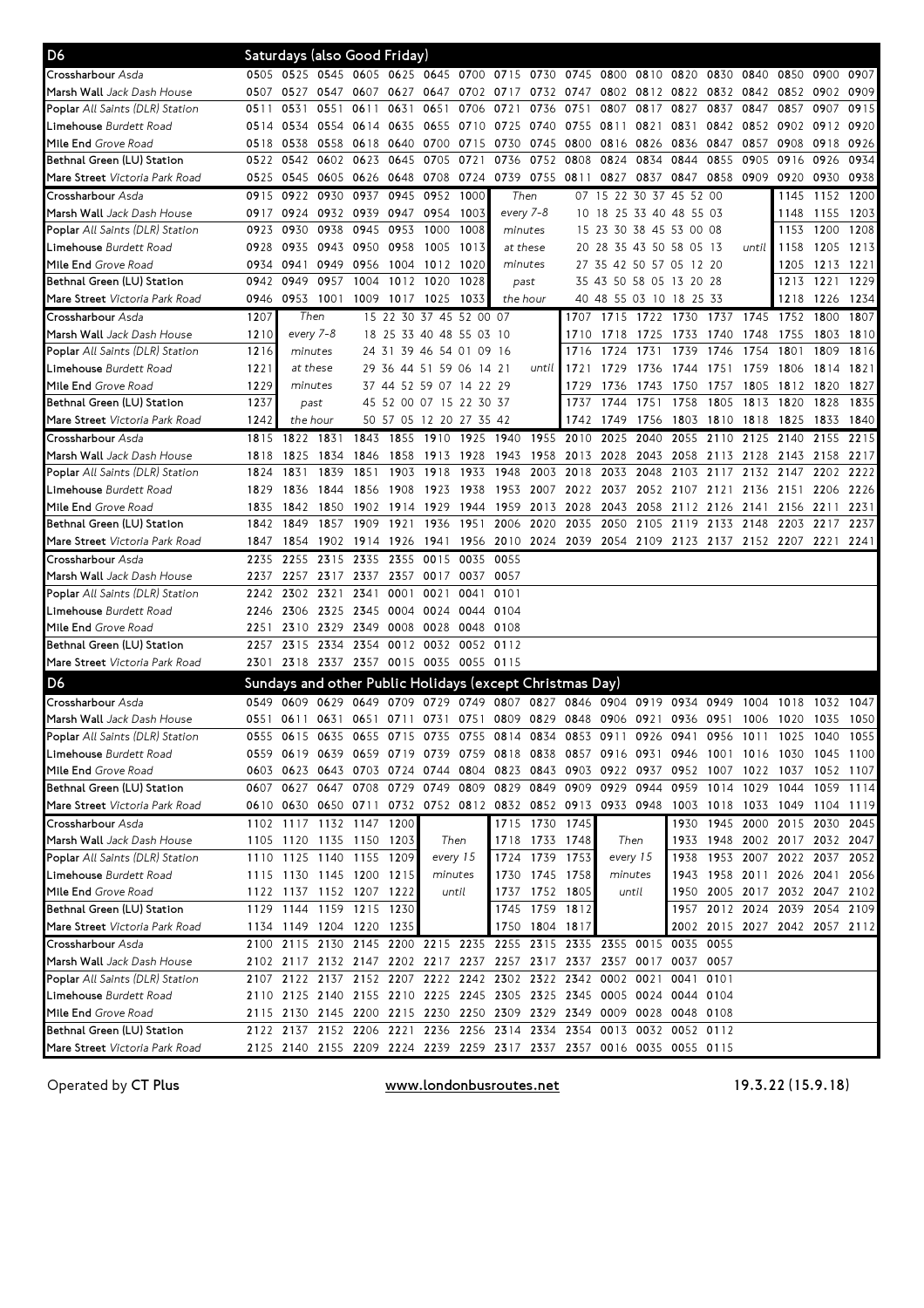## $\sum$  Cambridge Heath – Mile End – Crossharbour

| D <sub>6</sub>                         |       | Mondays to Fridays |      |       |                     |           |                         |           |                         |           |       |       |           |           |      |      |      |      |
|----------------------------------------|-------|--------------------|------|-------|---------------------|-----------|-------------------------|-----------|-------------------------|-----------|-------|-------|-----------|-----------|------|------|------|------|
| Mare Street St Joseph's Hospice        | 0508  | 0523 0538          |      |       | 0553 0603 0613 0623 |           |                         | 0633      | 0643                    | 0650      | 0658  | 0705  | 0712 0719 |           | 0726 | 0733 | 0739 | 0745 |
| Bethnal Green (LU) Station             | 0.511 | 0526               | 0541 | 0556  |                     | 0606 0616 | 0626                    | 0636 0646 |                         | 0653      | 0701  | 0708  | 0716      | 0724 0731 |      | 0738 | 0744 | 0750 |
| Mile End Grove Road                    | 0516  | 0531               | 0546 | 0601  | 0611                | 0621      | 0631                    | 0642      | 0652                    | 0700      | 0708  | 0715  | 0723      | 0731      | 0738 | 0745 | 0752 | 0758 |
| Limehouse Burdett Road                 | 0520  | 0535               | 0550 | 0605  |                     | 0616 0626 | 0636                    | 0647      | 0657                    | 0705      | 0713  | 0721  | 0729      | 0737      | 0744 | 0752 | 0759 | 0805 |
| <b>Poplar</b> All Saints (DLR) Station | 0523  | 0538               | 0553 | 0608  | 0619                | 0630      | 0640                    | 0651      | 0701                    | 0709      | 0717  | 0725  | 0733      | 0741      | 0748 | 0756 | 0803 | 0810 |
| Marsh Wall Jack Dash House             | 0528  | 0543               | 0558 | 0613  | 0624                | 0635      | 0646                    | 0657      | 0707                    | 0715      | 0723  | 0731  | 0739      | 0747      | 0756 | 0805 | 0813 | 0820 |
| Crossharbour Asda                      | 0530  | 0545               | 0600 | 0615  | 0626                | 0637      | 0648                    | 0659      | 0709                    | 0717      | 0725  | 0733  | 0741      | 0749      | 0758 | 0807 | 0815 | 0822 |
| Mare Street St Joseph's Hospice        | 0752  | 0758               | 0805 | 0812  | 0820                | 0827      | 0835                    | 0842      | 0850                    | 0857      | 0905  | 0913  | 0921      | 0928      | 0936 | 0943 | 0951 | 0958 |
| Bethnal Green (LU) Station             | 0757  | 0803               | 0811 | 0818  | 0826                | 0833      | 0841                    | 0848      | 0856                    | 0903      | 0911  | 0919  | 0926      | 0933      | 0941 | 0948 | 0956 | 1003 |
| Mile End Grove Road                    | 0805  | 0813               | 0821 | 0828  | 0836                | 0843      | 0851                    | 0858      | 0906                    | 0913      | 0921  | 0929  | 0936      | 0943      | 0951 | 0958 | 1006 | 1013 |
| Limehouse Burdett Road                 | 0813  | 0821               | 0829 | 0836  | 0844                | 0851      | 0859                    |           | 0906 0914               | 0921      | 0928  | 0935  | 0942      | 0949      | 0957 | 1004 | 1012 | 1019 |
| <b>Poplar</b> All Saints (DLR) Station | 0818  | 0826               | 0834 | 0841  | 0849                | 0856      | 0904                    | 0911      | 0919                    | 0926      | 0933  | 0940  | 0947      | 0954      | 1002 | 1009 | 1017 | 1024 |
| Marsh Wall Jack Dash House             | 0828  | 0836               | 0844 | 0851  | 0859                | 0906      | 0913                    | 0920      | 0926                    | 0933      | 0940  | 0947  | 0954      | 1001      | 1009 | 1016 | 1024 | 1031 |
| Crossharbour Asda                      | 0830  | 0838               | 0846 | 0853  | 0901                | 0908      | 0915                    | 0922      | 0928                    | 0935      | 0942  | 0949  | 0956      | 1003      | 1011 | 1018 | 1026 | 1033 |
| Mare Street St Joseph's Hospice        | 1006  | Then               |      | 13 21 | 28                  | 36 43     | 51                      | 58 06     |                         | 1336      | 1343  | 1349  | 1356      | 1404      | 1412 | 1419 | 1427 | 1434 |
| Bethnal Green (LU) Station             | 1011  | every 7-8          |      | 18 26 |                     |           | 33 41 48 56 03          | -11       |                         | 1341      | 1348  | 1354  | 1401      | 1409      | 1417 | 1424 | 1432 | 1439 |
| Mile End Grove Road                    | 1021  | minutes            |      | 28    | 36                  | 43 51 58  | 06<br>13                | 21        |                         | 1351      | 1358  | 1404  | 1411      | 1419      | 1427 | 1434 | 1442 | 1449 |
| Limehouse Burdett Road                 | 1027  | at these           |      |       |                     |           | 34 42 49 57 04 12 19 27 |           | until                   | 1357      | 1404  | 1412  | 1420      | 1428      | 1436 | 1443 | 1451 | 1458 |
| <b>Poplar</b> All Saints (DLR) Station | 1032  | minutes            |      |       | 39 47 54 02 09      |           | 17                      | 24 32     |                         | 1402      | 1410  | 1418  | 1426      | 1434      | 1442 | 1449 | 1457 | 1504 |
| Marsh Wall Jack Dash House             | 1039  | past               |      |       | 46 54 01 09 16 24   |           | 31                      | 39        |                         | 1409      | 1417  | 1425  | 1433      | 1441      | 1449 | 1457 | 1505 | 1513 |
| Crossharbour Asda                      | 1041  | the hour           |      |       |                     |           | 48 56 03 11 18 26 33 41 |           |                         | 1411      | 1419  | 1427  | 1435      | 1443      | 1451 | 1459 | 1507 | 1515 |
| Mare Street St Joseph's Hospice        | 1441  | 1449               | 1456 | 1503  |                     | Then      |                         |           | 10 18 25 33 40          | 48 55 03  |       |       | 1625      | 1633      | 1640 | 1648 | 1655 | 1703 |
| Bethnal Green (LU) Station             | 1446  | 1454               | 1501 | 1509  |                     | every 7-8 |                         |           | 16 24 31 39 46 54 01 09 |           |       |       | 1631      | 1639      | 1646 | 1654 | 1701 | 1709 |
| Mile End Grove Road                    | 1457  | 1505               | 1513 | 1521  |                     | minutes   | 28 36                   | 43 51     |                         | 58 06     | 13 21 |       | 1643      | 1651      | 1658 | 1706 | 1713 | 1720 |
| Limehouse Burdett Road                 | 1506  | 1514               | 1522 | 1530  |                     | at these  |                         |           | 37 45 52 00 07 15 22 30 |           |       | until | 1652      | 1700      | 1707 | 1714 | 1721 | 1728 |
| <b>Poplar</b> All Saints (DLR) Station | 1512  | 1520               | 1528 | 1536  |                     | minutes   |                         |           | 43 51 58 06 13 21 28 36 |           |       |       | 1658      | 1705      | 1712 | 1719 | 1726 | 1733 |
| Marsh Wall Jack Dash House             | 1522  | 1530               | 1538 | 1546  |                     | past      |                         |           | 53 01 08 16 23 31 38    |           | -46   |       | 1708      | 1715      | 1722 | 1729 | 1736 | 1743 |
| Crossharbour Asda                      | 1524  | 1532               | 1540 | 1548  | the hour            |           | 55 03                   | 10        | 18<br>25                | 33 40 48  |       |       | 1710      | 1717      | 1724 | 1731 | 1738 | 1745 |
| Mare Street St Joseph's Hospice        | 1710  | 1718               | 1725 | 1733  | 1740                | 1748      | 1756                    | 1804      | 1811                    | 1820      | 1827  | 1835  | 1843      | 1851      | 1901 | 1911 | 1921 | 1935 |
| Bethnal Green (LU) Station             | 1716  | 1724               | 1731 | 1739  | 1746                | 1754      | 1802                    | 1810      | 1817                    | 1825      | 1832  | 1840  | 1848      | 1856      | 1906 | 1916 | 1926 | 1940 |
| Mile End Grove Road                    | 1727  | 1734               | 1741 | 1749  | 1756                | 1804      | 1812                    | 1820      | 1827                    | 1835      | 1842  | 1850  | 1858      | 1906      | 1916 | 1926 | 1936 | 1949 |
| Limehouse Burdett Road                 | 1735  | 1742               | 1749 | 1757  | 1804                | 1812      | 1820                    | 1828      | 1835                    | 1843      | 1850  | 1858  | 1906      | 1914      | 1924 | 1934 | 1943 | 1956 |
| Poplar All Saints (DLR) Station        | 1740  | 1747               | 1754 | 1802  | 1809                | 1817      | 1824                    | 1832      | 1839                    | 1847      | 1854  | 1902  | 1910      | 1918      | 1928 | 1938 | 1947 | 2000 |
| Marsh Wall Jack Dash House             | 1750  | 1757               | 1804 | 1812  | 1819                | 1824      | 1831                    | 1839      | 1846                    | 1854      | 1901  | 1909  | 1917      | 1925      | 1935 | 1946 | 1955 | 2008 |
| Crossharbour Asda                      | 1752  | 1759               | 1806 | 1814  | 1821                | 1826      | 1833                    | 1841      | 1848                    | 1856      | 1903  | 1911  | 1919      | 1927      | 1937 | 1948 | 1957 | 2010 |
| Mare Street St Joseph's Hospice        | 1950  | 2005               | 2020 | 2035  | 2050                | 2105      | 2120                    | 2137      | 2157                    | 2218      | 2238  | 2259  | 2320      | 2340      | 0000 | 0020 | 0040 | 0100 |
| Bethnal Green (LU) Station             | 1955  | 2010               | 2025 | 2040  | 2055                | 2110      | 2124                    | 2141      | 2201                    | 2222      | 2242  | 2303  | 2324      | 2344      | 0003 | 0023 | 0043 | 0103 |
| Mile End Grove Road                    | 2004  | 2019               | 2032 | 2047  | 2102                | 2117      | 2131                    | 2148      | 2208                    | 2228      | 2248  | 2309  | 2330      | 2350      | 0008 | 0028 | 0048 | 0108 |
| Limehouse Burdett Road                 | 2011  | 2026               | 2039 | 2054  | 2109                | 2123      | 2137                    | 2154      | 2214                    | 2234      | 2254  | 2315  | 2335      | 2355      | 0012 | 0032 | 0052 | 0112 |
| <b>Poplar</b> All Saints (DLR) Station | 2015  | 2031               | 2044 | 2059  | 2114                | 2128      | 2142                    | 2158      | 2218                    | 2238      | 2258  | 2318  | 2338      | 2358      | 0015 | 0035 | 0055 | 0115 |
| Marsh Wall Jack Dash House             | 2021  | 2037               | 2050 | 2105  | 2120                | 2133      | 2147                    | 2203      | 2223                    | 2243      | 2303  | 2323  | 2343      | 0003      | 0019 | 0039 | 0059 | 0119 |
| Crossharbour Asda                      | 2023  | 2039               |      |       | 2052 2107 2122 2135 |           | 2149                    |           | 2205 2225               | 2245 2305 |       | 2325  | 2345      | 0005      | 0021 | 0041 | 0101 | 0121 |